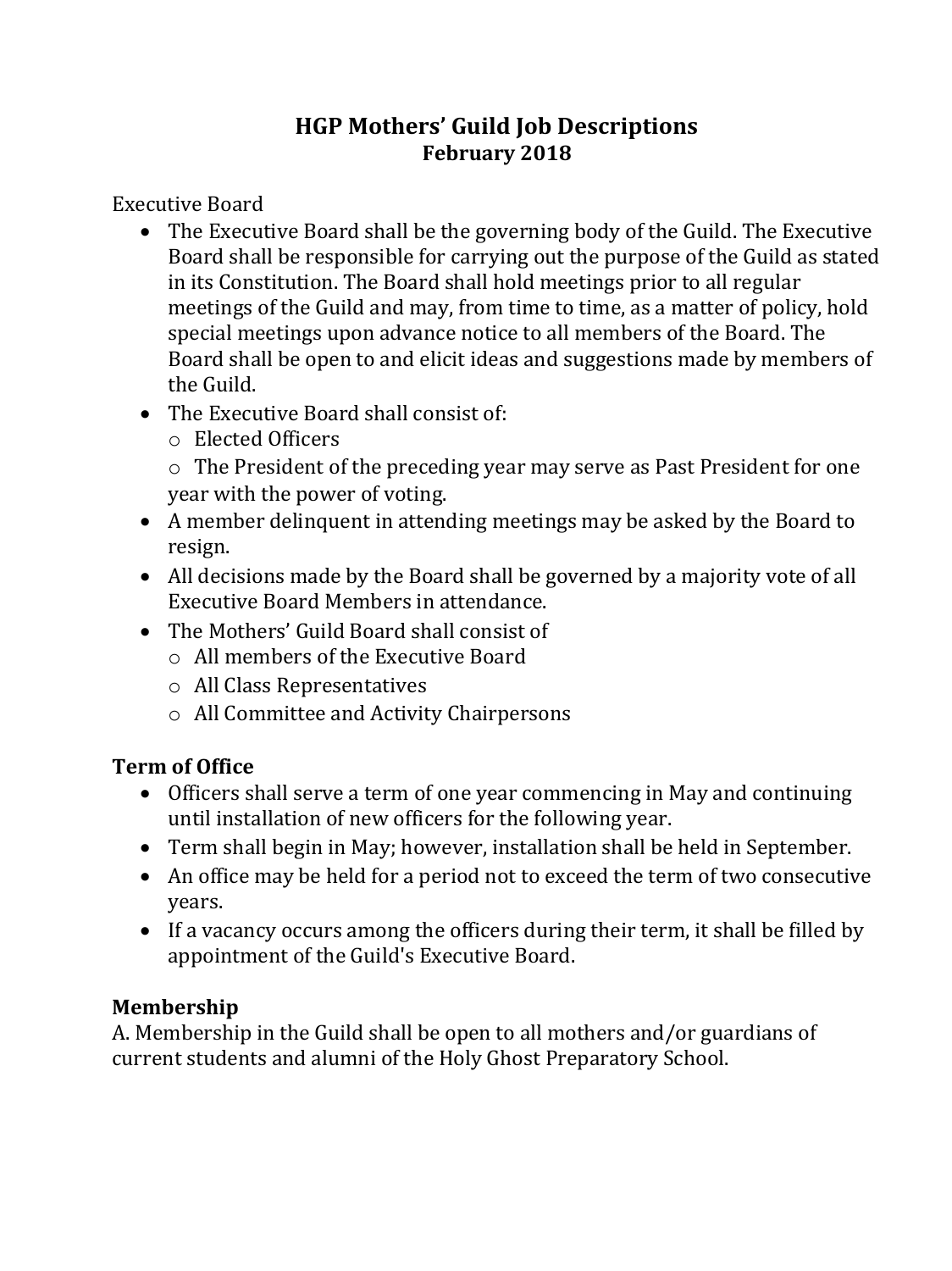#### **President**

- She shall preside at all meetings of the Guild and of the Executive Board, and perform such duties as are customarily fulfilled by this office.
- She shall regularly inform the members in writing of the activities of the Guild.
- She shall coordinate the Chairpersons for the committees of the various activities of the Guild with the exception of the Nomination Committee.
- She shall be an ex-officio member of all committees, except for the Nominating Committee.
- She shall serve as Chairperson of the Welcome Tea with the Hospitality Chairperson.
- She shall distribute to each of the Officers of the Guild a copy of their respective duties and functions as found in the Constitution and By-Laws.
- She shall have the authority to call special meetings of the Executive Board.
- At the expiration of her term, she shall call a meeting of all incoming and outgoing Officers at which time she shall deliver to her successor all organizational files within her possession.

### **Senior Vice President**

- She shall act as President in the absence or disability of the President and shall carry out all the duties of the President.
- In the event of the resignation, disability or death of the President, she shall assume the Office of the President for the remainder of the term.
- She shall Co-chair the annual Christmas Party in conjunction with the Freshman Representatives and with the assistance of the freshman mothers.
- She shall run the Poinsettia Fundraiser at Christmas.
- She shall assist with the Senior Baby Photo Contest for the Mother-Son Dance.
- She shall be responsible for obtaining reports from each Activity Chairperson for the year. She shall distribute a copy to the President and to the Recording Secretary and maintain a copy for her file.
- At the expiration of her term, she shall deliver to her successor all organizational files within her possession.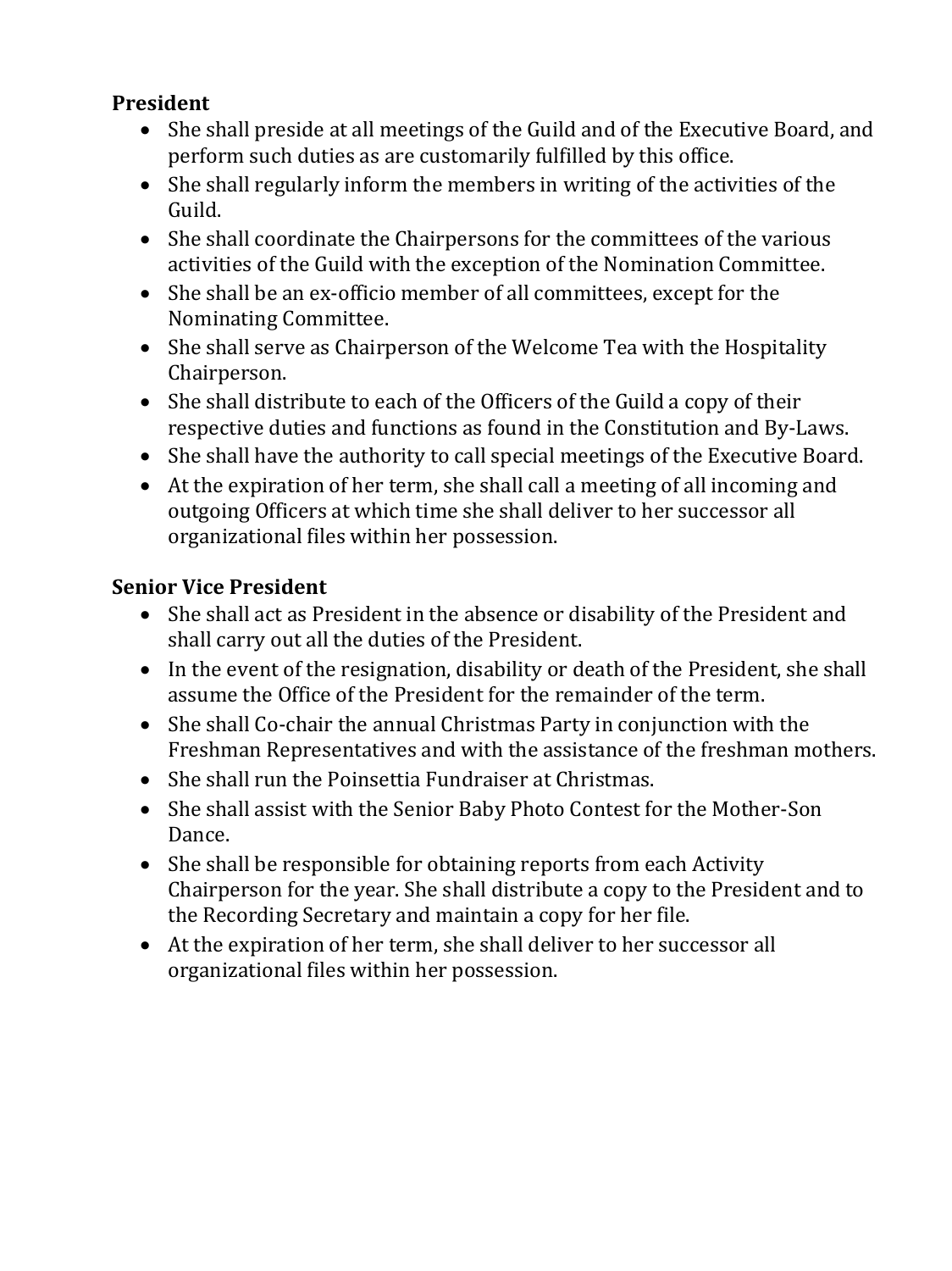#### **Junior Vice President**

- She shall Co-chair the annual Christmas Party in conjunction with the Freshman Representatives and with the assistance of the freshman mothers.
- She shall run the St John's Hospice shoebox collection at The December Guild meeting.
- She shall keep an accurate membership attendance record at all regular monthly meetings with the assistance of the Class Representatives.
- She shall be in charge of ordering, gathering sizes and distributing the Alumni t-shirts for the current Senior Class.
- At the expiration of her term, she shall deliver to her successor all organizational files within her possession.

#### **Treasurer**

- She shall collect all monies belonging to the Guild organization and is responsible for delivering said proceeds to the Holy Ghost Prep accounting office for deposit.
- She shall approve payment of expenses and check requests relating to the Guild.
- She shall maintain an accurate account of all receipts and disbursements. All treasury records and files are to be kept in her possession.
- She shall render an itemized account of all receipts and disbursements as well as a financial report at each monthly business meeting of the Executive Board.
- She shall present a financial report at each regular monthly meeting of the Guild.
- She shall be present at all fundraising activities and shall, along with the assistants appointed by her, collect, count, record and deliver the money to the accounting office on the day of the event (or the first banking day).
- Each year during the first week of July, she shall meet with the school financial representative to review all ledgers used and maintained in the functioning of the Guild.
- At the December and May Mothers' Guild meetings, she shall provide a check to the Guild President, who shall in turn present this check to the President of Holy Ghost Preparatory School in the amount totaling the Guild's proceeds (less expenses).
- At the expiration of her term, she shall deliver to her successor all organizational files within her possession.
- She shall submit to the general membership a financial statement for her term of office. Said statement shall be issued prior to the beginning of the subsequent school year.